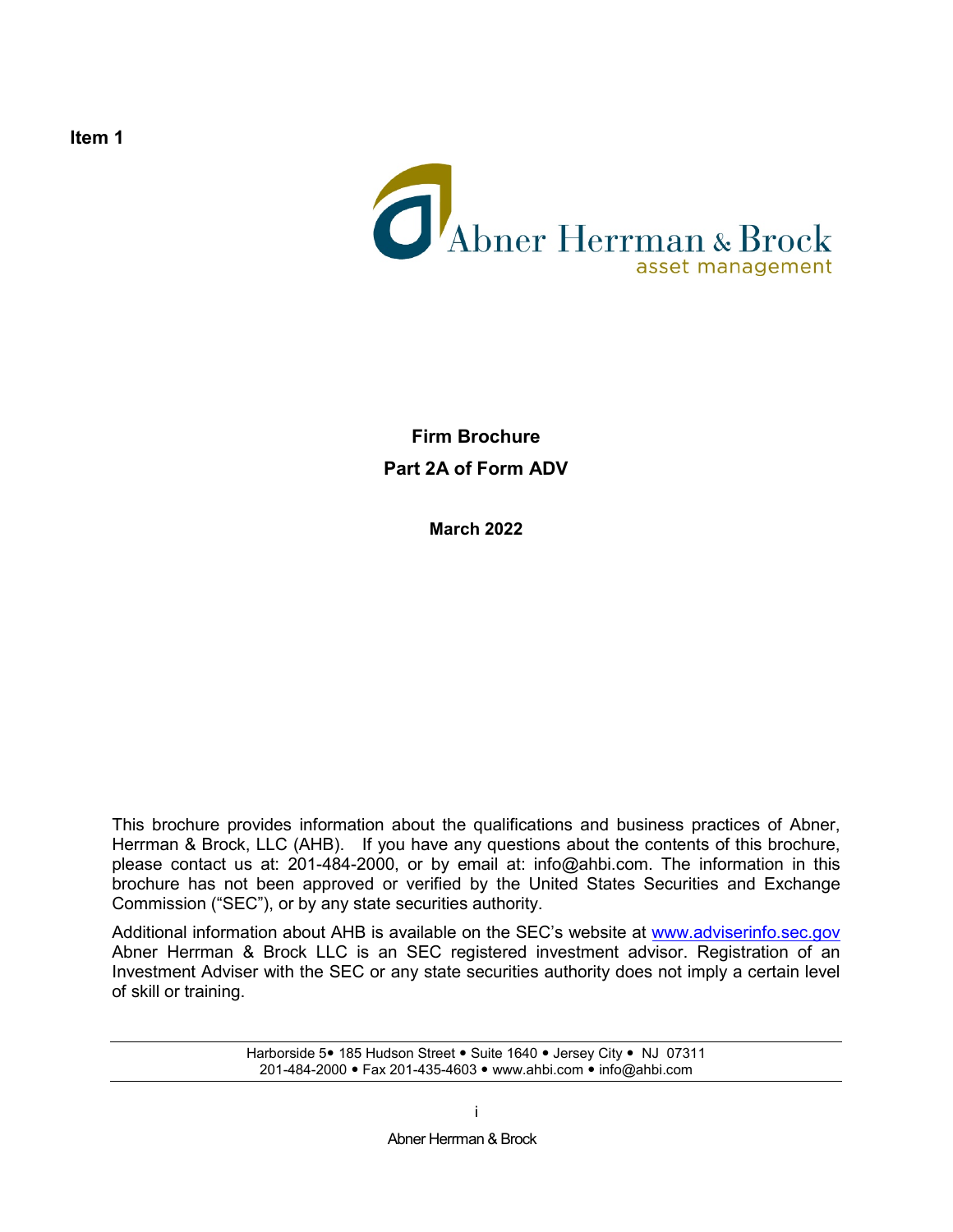### <span id="page-1-0"></span>**Material Changes**

We may update the Brochure at any time but are required to promptly send clients a copy of certain material changes to our disclosures upon doing so. In addition, we will deliver an annual summary of material changes that occur to the Brochure along with an offer to provide you with a current version.

This Form ADV, Part 2A (Brochure) contains no material changes since the last other than annual update filed in May 2021.

### **Full Brochure Available**

If you would like to receive a complete copy of our Firm Brochure, please contact us by telephone at: 201-484-2000 or by email at: compliance@ahbi.com.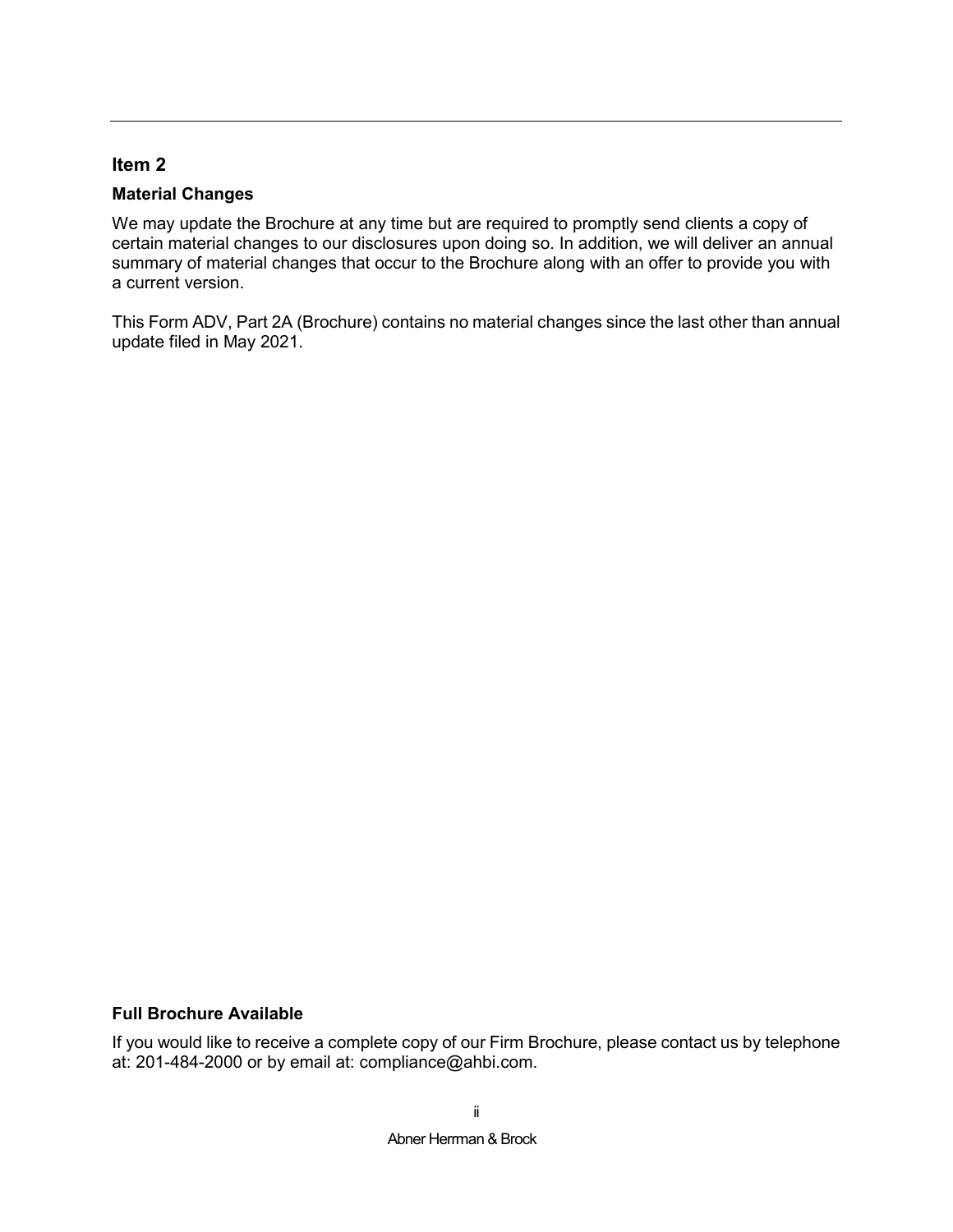# **Table of Contents**

| Advisor to Wrap Fee/Separately Managed Accounts programs  1   |
|---------------------------------------------------------------|
|                                                               |
|                                                               |
|                                                               |
|                                                               |
|                                                               |
|                                                               |
|                                                               |
|                                                               |
|                                                               |
|                                                               |
|                                                               |
|                                                               |
|                                                               |
|                                                               |
| Methods of Analysis, Investment Strategies and Risk of Loss 5 |
|                                                               |
|                                                               |
|                                                               |
|                                                               |
|                                                               |
|                                                               |
|                                                               |
|                                                               |

### TOC<sub>1</sub>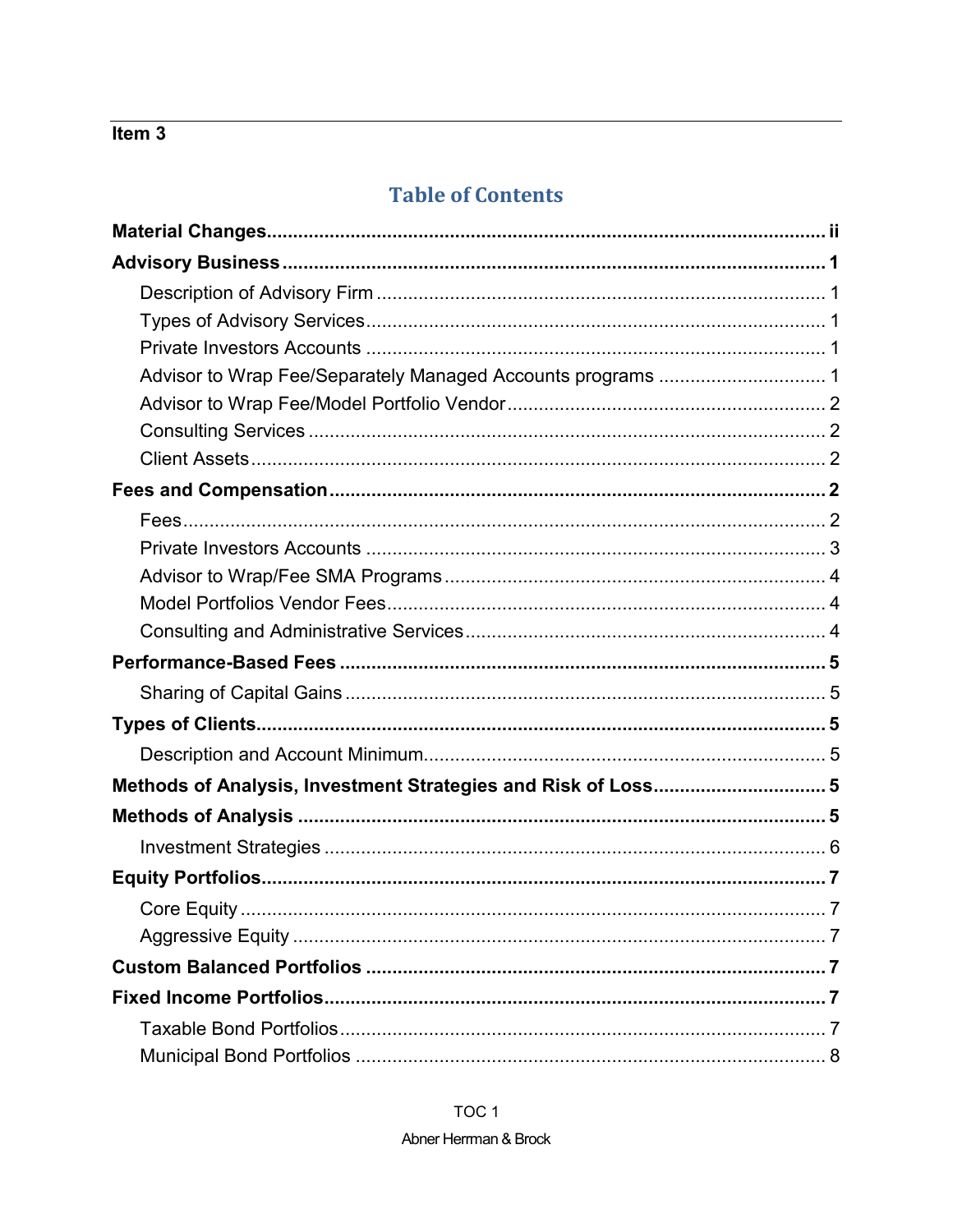| Code of Ethics, Participation or Interest in Client Transactions and Personal        |
|--------------------------------------------------------------------------------------|
|                                                                                      |
|                                                                                      |
| Participation or Interest in Client Transactions and Personal Trading 10             |
|                                                                                      |
| Selecting Brokerage Firms, Soft Dollars, Brokerage for Client Referrals and Directed |
|                                                                                      |
|                                                                                      |
|                                                                                      |
|                                                                                      |
|                                                                                      |
|                                                                                      |
|                                                                                      |
|                                                                                      |
|                                                                                      |
|                                                                                      |
|                                                                                      |
|                                                                                      |
|                                                                                      |
|                                                                                      |
|                                                                                      |
|                                                                                      |
|                                                                                      |
|                                                                                      |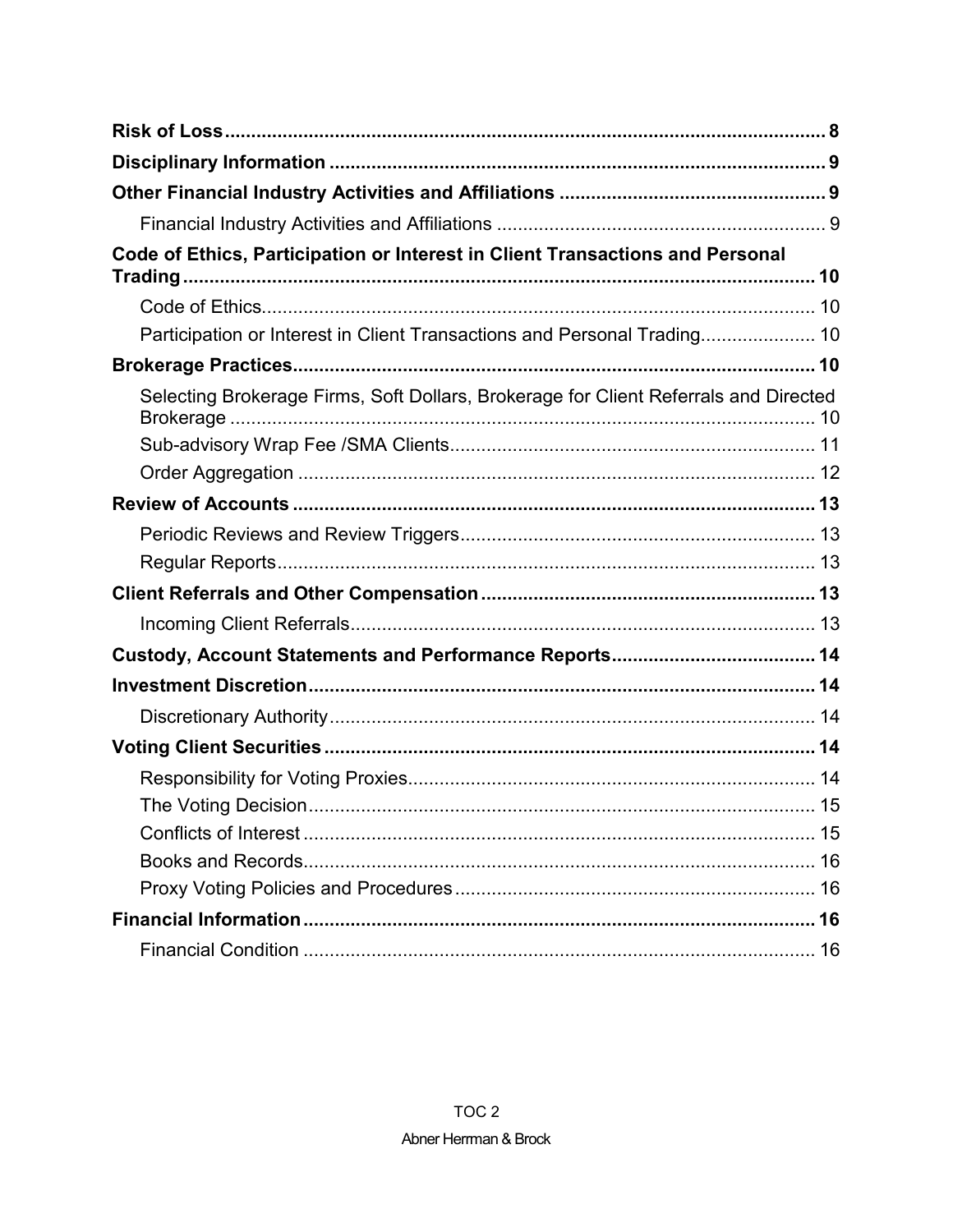## **Item 4 [A, B, C, D, E]**

### <span id="page-4-0"></span>**Advisory Business**

### <span id="page-4-1"></span>**Description of Advisory Firm**

Abner, Herrman & Brock LLC ("AHB") was founded in 1981 and is an investment advisor registered with the Securities and Exchange Commission. The firm provides investment management services on a discretionary and a non-discretionary basis. Investment services are provided within guidelines formulated with each client, based upon defined investment objectives. AHB, a registered brokerdealer, also provides a variety of execution and other brokerage services to clients on a fully disclosed basis through National Financial Services LLC ("NFS"), AHB's clearing broker. Abner, Herrman & Brock LLC is principally owned by the Abner Trust.

### <span id="page-4-2"></span>**Types of Advisory Services**

AHB offers investment management services to Private Investors Accounts. We also provide investment services for wrap fee programs sponsored by other firms. Additionally, AHB is a Model Portfolio Vendor and provides consulting services.

### <span id="page-4-3"></span>**Private Investors Accounts**

AHB provides investment management services, also known as asset management services to individuals, endowments, pension and profit-sharing plans, trust, estates, charitable organizations, corporations and other business entities. AHB equity portfolios are typically comprised of common stocks of large capitalization companies. Fixed income portfolios are generally invested in investment grade corporate bond securities, investment grade municipal bond securities, US government agency bonds and US government Treasury securities. Balanced portfolios are invested in a combination of the above mentioned equity and fixed income securities.

AHB's approach to investing is based on internal research which drives the investment process. We believe that our team of experienced professionals allows us to find unique investment opportunities. Using this research, AHB tailors a portfolio to a client's individual needs and investment objectives. During initial conversations with prospective clients, investment objectives are identified, an asset allocation plan is devised, any specific securities restrictions the client may have and the firm's advisory fee structure are discussed. The investment strategy for a specific client is based upon the objectives stated by the client during consultations. The client may change these objectives at any time. Clients may impose reasonable restrictions on investing in certain securities or types of securities. We review the restrictions on a case by case basis and implement them when feasible.

If clients elect to retain AHB as a portfolio manager, clients are provided with a letter outlining the agreed upon objectives, asset allocation plan and fee. Each client executes a contractual Investment Advisory Agreement which also designates a custodian to hold their securities and a broker that will execute transactions to be effected on their behalf by AHB. Agreements may not be assigned without client consent.

### <span id="page-4-4"></span>**Advisor to Wrap Fee/Separately Managed Accounts programs**

AHB, as an investment adviser, participates in certain "wrap fee programs" (also known as "Separately Managed Accounts" programs or "SMA" programs to clients other than Private Investors Accounts. In such programs, a client pays a program sponsor a single "wrap fee" for advisory services, certain brokerage services, monitoring of the investment adviser's performance and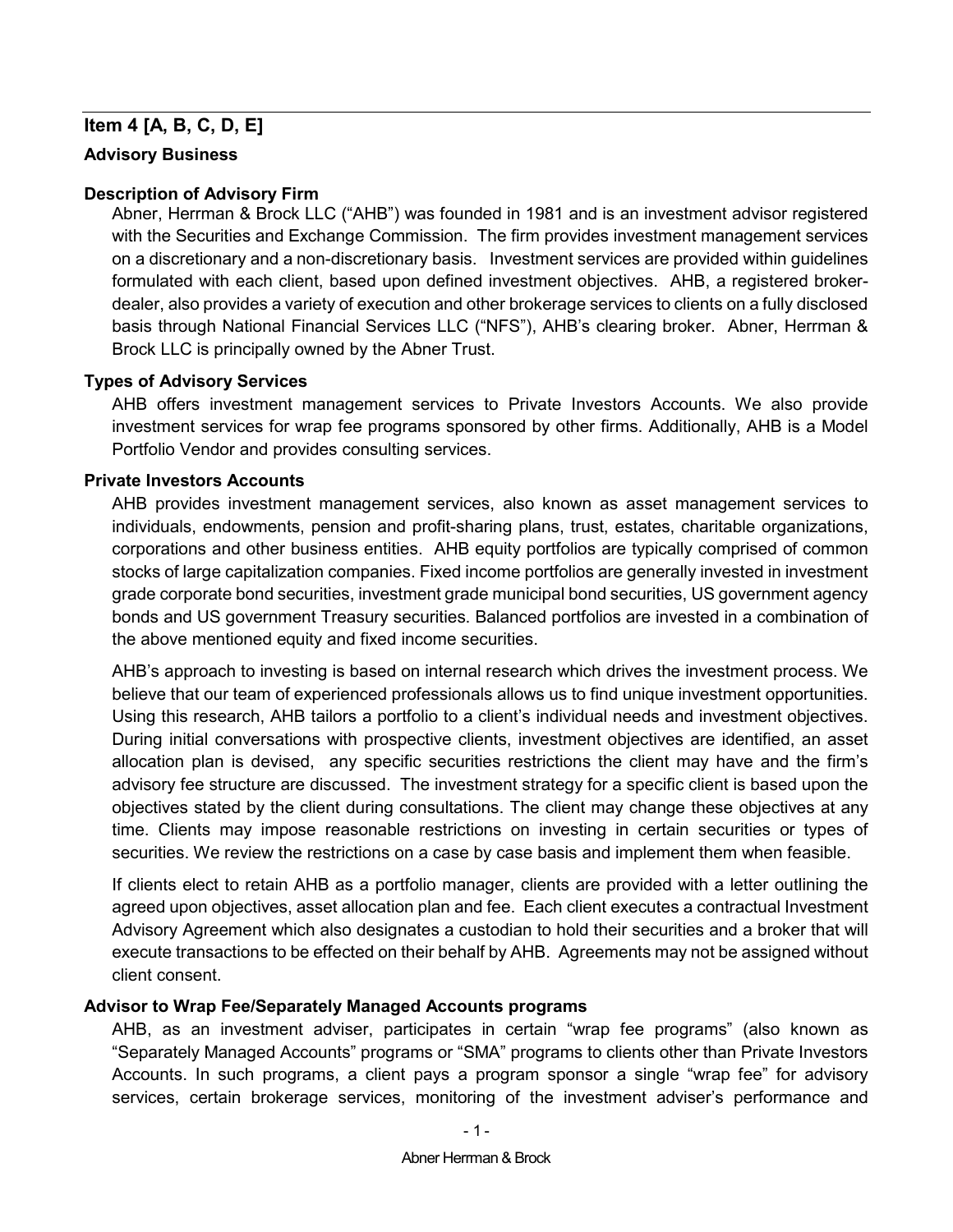custodial services, or some combination of these or other services. AHB provides its investment management services to the wrap fee programs. There is no difference in the investment management that AHB provides to these wrap fee accounts from the investment management provided to other accounts. As compensation for our investment management services, AHB receives a portion of the wrap fee that is charged by the sponsors of the wrap fee programs. In most cases, AHB acts under a sub-advisory agreement with the sponsor of the SMA programs.

### <span id="page-5-0"></span>**Advisor to Wrap Fee/Model Portfolio Vendor**

AHB has relationships with other financial intermediaries in which AHB designs, monitors and updates one or more model portfolios to meet the objectives set forth by the clients of such financial intermediaries. These portfolios are managed with the same investment philosophies and strategies as other accounts are managed by AHB. AHB does not have discretion in the management of such portfolios. AHB's recommendations that are provided to the program sponsor are used in their sole discretion, as to the extent to which they implement the model portfolios and/or each recommendation. AHB receives a fee for these investment services that is based on the average value for the aggregate assets in the Model Portfolio Accounts managed using the Model Portfolio at the beginning of the quarter. This service is not tailored to the specific needs of the individual client because AHB has no knowledge of the individual client's financial situation. The financial intermediary is responsible for determining the suitability and objectives of their clients as well as all trading and any interactions with their clients. The model portfolios are not considered AHB assets under management ("AUM") and therefore not included in our AUM calculations. Model Portfolios may be subject to lesser or greater advisory fees depending on the simplicity or complexity of the objective.

### <span id="page-5-1"></span>**Consulting Services**

We offer consulting services to other fiduciaries, including other investment advisors that includes advice on financial markets and may include providing one or more model portfolios as a part of this comprehensive consulting agreement.

### <span id="page-5-2"></span>**Client Assets**

As of December 31, 2021, Abner, Herrman & Brock, LLC manages approximately \$1.7 billion in assets for approximately 1495 clients. Approximately \$1.6 billion is managed on a discretionary basis, and \$60 million are non-discretionary.

### **Item 5 [A, B, C, D, E]**

### <span id="page-5-3"></span>**Fees and Compensation**

#### <span id="page-5-4"></span>**Fees**

How AHB is paid depends on the type of advisory service we are providing but primarily we are compensated on the basis of fees calculated as a percentage of a client's assets under management.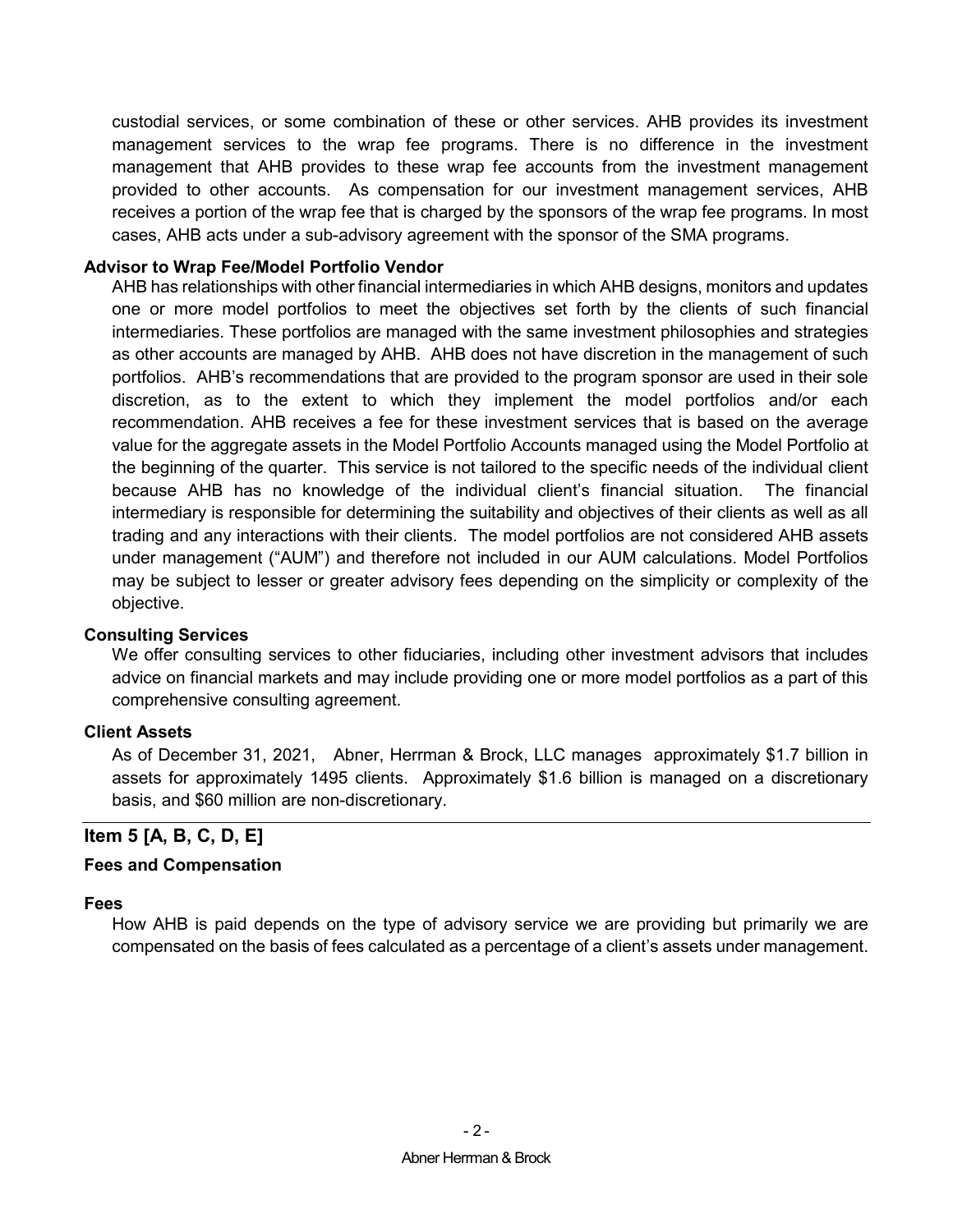### <span id="page-6-0"></span>**Private Investors Accounts**

*Investment Advisory Fees*

Our Private Investors Accounts wrap fees are based upon percentage of assets under management and generally range from .25% to 1.25%. The investment advisory fees are negotiable and differ from one Client to another based on certain criteria such as amount of assets, style, customization and investment strategy including asset allocation.

Clients who select the AHB's Wrap Fee Program receive investment management, brokerage and custodial services for an all-inclusive wrap fee which varies depending upon the asset allocation of the portfolio. Clients whose assets are invested in a money market fund or another fund that incurs an investment advisory fee will pay AHB advisory fees, and any expense and advisory fees associated with the fund. The initial meeting, which may be by telephone, is free of charge and is considered an exploratory interview to determine the extent to which AHB investment management may be beneficial to the client. AHB client investment advisory fees are invoiced quarterly, in advance, for investment advisory services that will be rendered during such quarter. The specific fee a client will pay is set forth in the Investment Advisory Agreement, or as indicated in any amendment thereof including correspondence via email and/or hard copy letter. The fees are calculated based upon the market value of the portfolio (including all securities, accrued interest and money market balance) at the end of each quarterly month end. Payment in full is due upon invoice.

Clients may choose to be billed directly for fees or to have us directly debit fees from their accounts. The client must consent in advance to direct debiting of their investment account. The fees charged to any given client by AHB may be higher than fees charged to other clients, either by AHB or by other financial advisors, for advisory services to accounts of comparable size and investment objectives. Although the Investment Advisory Agreement is an ongoing agreement and constant adjustments are required, the client or the investment manager may terminate the Investment Advisory Agreement by written notice to the other party. Fees paid in advance of termination will be prorated to the date of termination and any unearned portion will be refunded to the client. The portfolio value at the completion of the prior full billing quarter is used as the basis for the fee computation, adjusted for the number of days during the billing quarter prior to termination. The date of termination will be the earlier of 30 days after receiving written notification from the client of its intention to terminate or 30 days from the date the client's assets are removed from the account.

### *Commission Compensation*

AHB executes transactions on behalf of customers for whom AHB maintains brokerage accounts on both a discretionary and non-discretionary basis. AHB receives compensation for those accounts only in the form of brokerage commissions. When AHB acts as broker, AHB charges brokerage commission rates in accordance with the standard schedule of rates then prevailing at NFS, its clearing broker, less certain discounts which it may negotiate with its clients. Clients pay AHB commissions for effecting such transactions and may also pay market makers a markup or mark down which is included in the offer or bid price of the securities purchased or sold. Trade confirmations indicating the commissions charged on such transactions are sent to clients by NFS through which AHB clears such trades. Additional information about AHB's brokerage commission schedule for brokerage clients (with whom it does not have advisory agreements) and for its advisory clients who pay commission compensation only is available upon request. The brokerage commissions charged by AHB may be higher or lower than those which could be obtained from other brokers or by other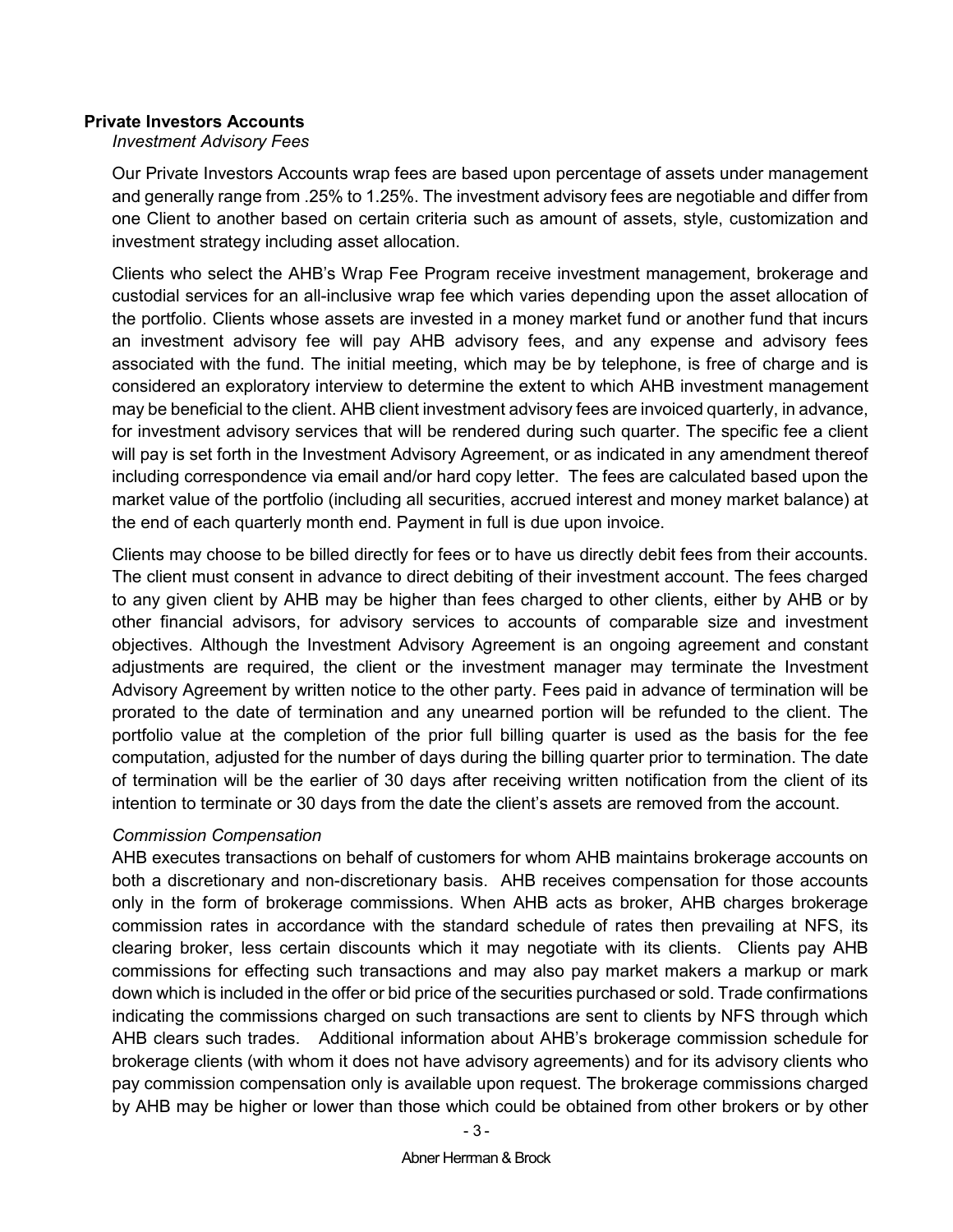portfolio managers.

### <span id="page-7-0"></span>**Advisor to Wrap/Fee SMA Programs**

The Wrap Fee/SMA Programs described in the "Types of Advisory Services" section, generally provide the clients an all-inclusive fee. This fee generally covers advisory fees, trade execution, reports of activity, custodial services, and the recommendation and monitoring of investment managers.

The Sponsor's Program Brochure generally contains information on minimum account sizes and fees payable to the Sponsor and participating investment managers, such as AHB. Accordingly, AHB's minimum account size and fees may vary from program to program or within a single program based on, among other things, the investment strategies offered by the program. AHB's fees for managing Wrap Fee/SMA program accounts may be less than the fees it receives for managing similar accounts outside of a Wrap Fee/SMA program. However, clients should be aware that, as discussed above, the total fees and expenses associated with a Wrap/SMA program may exceed those which might be available if the services were acquired separately.

Clients should contact their Wrap Fee/SMA program Sponsor for more information on the fees payable to AHB in connection with such programs. AHB fees are charged in advance on a monthly or a quarterly basis depending on the agreement.

AHB utilizes step out trades for fixed income securities only. There are no commissions associated with these trades. AHB does not have any soft dollar arrangements and receives no soft dollar compensation for these trades. Step out trades help us seek best execution for the client because it provides the best competitive price for a particular bond in the market as well as offering an increase in the inventory of bonds.

### <span id="page-7-1"></span>**Model Portfolios Vendor Fees**

The complexity and customization of the model portfolio will determine the fees associated with this service. In some cases, these client accounts will pay an a single fee which covers advisory fees, trade execution, reports of activity, custodial services and the recommendation and monitoring of model providers. As a model provider, we receive as compensation a portion of the total managed account program fee that is charged by the sponsor. Fees are billed in advance on a quarterly basis and paid by the sponsor to AHB.

### <span id="page-7-2"></span>**Administrative Services**

Clients pay a flat rate-quarterly fee determined by agreement for Administrative Services that is predetermined by contract depending on depth, size and complexity of execution/trade services, bookkeeping, facility use and technology services and office supplies that are needed.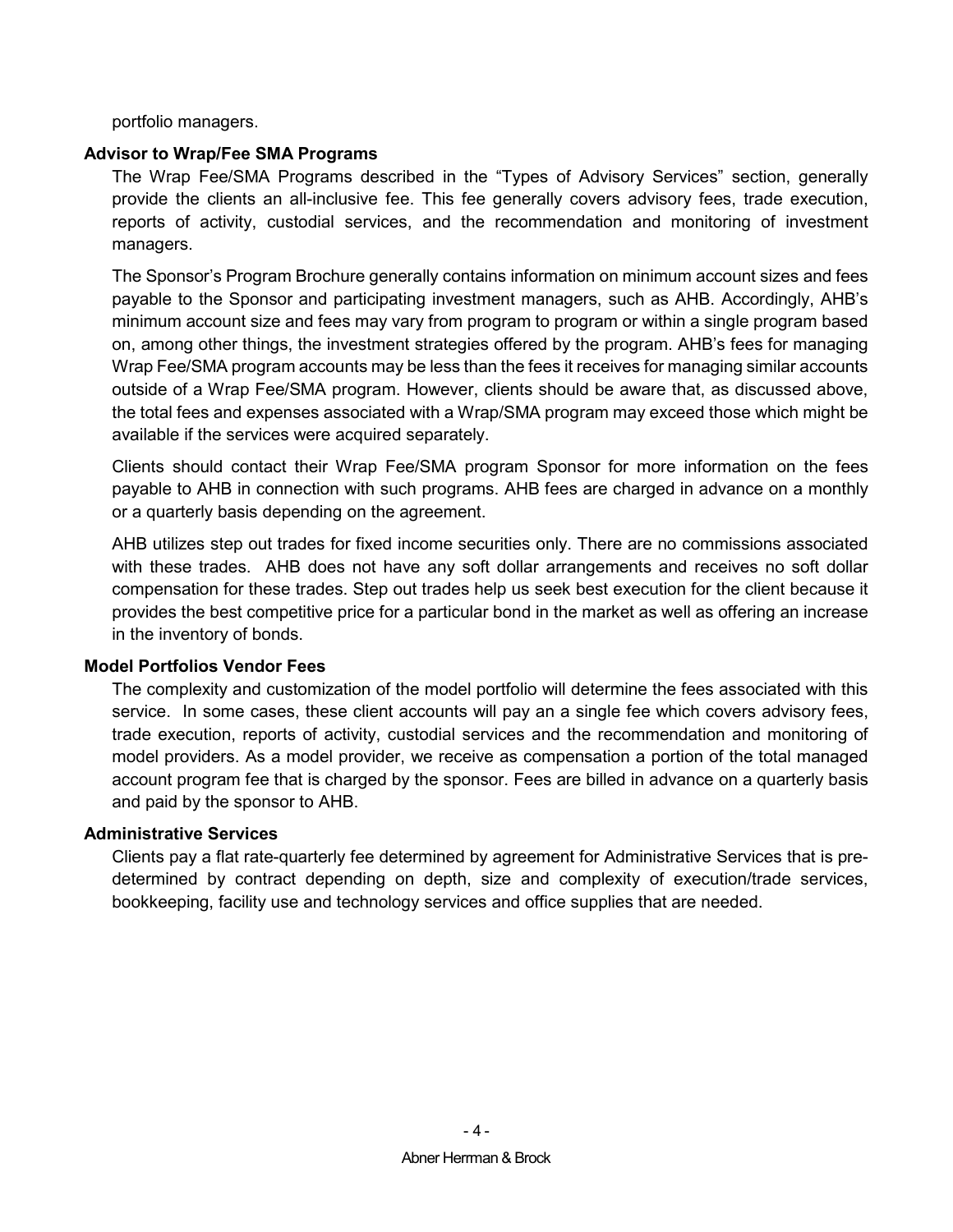### <span id="page-8-0"></span>**Performance-Based Fees**

### <span id="page-8-1"></span>**Sharing of Capital Gains**

Fees are not based on a share of the capital gains or capital appreciation of managed securities. AHB does not use a performance-based fee structure because of the potential conflict of interest. Performance-based compensation may create an incentive for the adviser to recommend an investment that may carry a higher degree of risk to the client which is inconsistent with our investment philosophy.

## **Item 7**

## <span id="page-8-2"></span>**Types of Clients**

## <span id="page-8-3"></span>**Description and Account Minimum**

AHB generally provides investment advice to individuals, endowments, pension and profit sharing plans, trusts, estates, charitable organizations, corporations and other business entities. The Private Investors Accounts minimum account size is \$500,000. AHB has the discretion to waive the account minimum when deemed appropriate. Other exceptions may apply to employees of AHB and their relatives, or relatives of existing clients. The minimum account size for an account in an SMA program varies by sponsor but generally is \$100,000.

## **Item 8 [A, B, C]**

## <span id="page-8-4"></span>**Methods of Analysis, Investment Strategies and Risk of Loss**

AHB employs several investment strategies and it is possible that certain methods of analysis, strategies and risks discussed below may not apply to our management of any particular client's portfolio. The specific investment strategies and risks associated with a client's account may be described in more detail in presentations, investment guidelines, marketing materials and other documents provided or discussions held with that client or investment guidelines provided by the client(or in the case of other sponsors wrap programs, the sponsors brochure or program documentation.) When choosing to allocate assets for investment in securities, clients should recognize this may involve risk of loss and should be prepared to bear such loss if incurred.

## <span id="page-8-5"></span>**Methods of Analysis**

We use several methods of analysis to make our investment decisions which include fundamental analysis, technical analysis, cyclical and quantitative analysis.

*Fundamental* analysis involves reviewing financial statements to understand the general financial health of a company, and reviewing the management team or advantages the company may have over competitors. We also communicate directly with the companies that we invest in or are under consideration. We regularly hold conference calls or face to face meetings with company management and attend company presentations. This helps us learn the most we can about a company and any relevant changes to the economic landscape. The risk of fundamental analysis is that information obtained may be incorrect or change.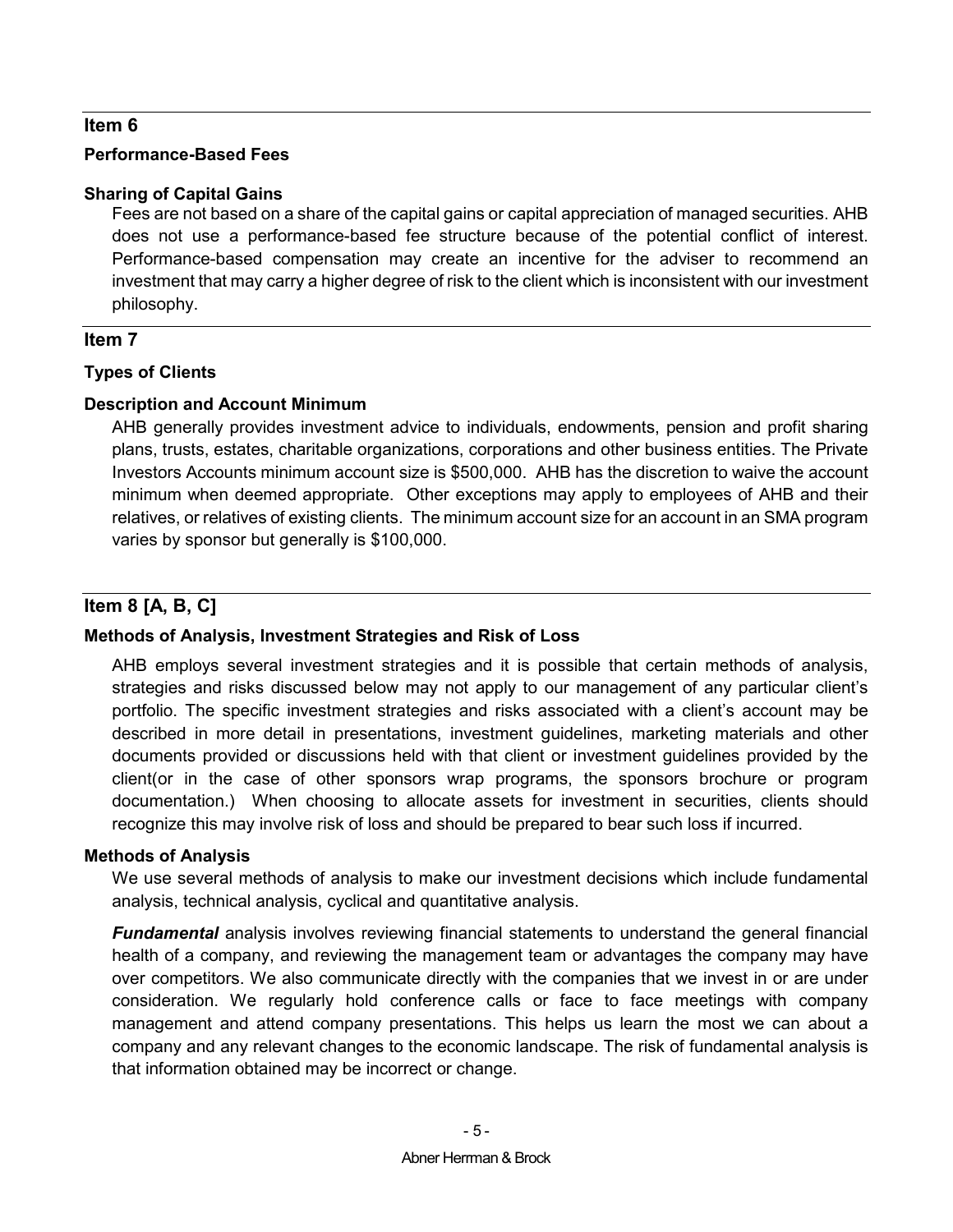*Technical* analysis involves the analysis of past market data, specifically price and volume and the use of patterns in performance charts. We use this technique to search for patterns that help predict favorable conditions for buying or selling a security. The risk of investing based on technical analysis is that current prices of securities may reflect all information known about the company and day to day changes in market prices may be random which is unpredictable for short periods of time and therefore may not predict future stock movements.

*Cyclical* analysis involves the analysis of the business cycles to find favorable conditions for buying and selling a security. Economic and business cycles may not be predictable and may have many fluctuations between long term expansions and contractions. The lengths of economic cycles may be difficult to predict with accuracy and therefore the risk of cyclical analysis is the difficulty in predicting economic trends and consequent changing values of securities that would be affected by these changes.

*Quantitative* analysis seeks to understand market behavior by using mathematical ratios which assess valuation metrics of a particular security. The risks associated with quantitative analysis are that metrics and models may be based on assumptions and subjective judgments that may prove to be incorrect. In using this method of analysis, we also rely on publicly available sources of information which may be inaccurate or misleading.

The main sources of information we us as we perform our analysis include financial newspapers and magazines, inspections of corporate activities, research materials prepared by others, corporate rating services, annual reports, prospectuses, corporate filings with the Securities and Exchange Commission, company press releases, online information including but not limited to newsletters, blogs, and webcasts. Investing in securities involves risk of loss that clients should be prepared to bear. Our Investment Committee makes final decisions with regard to securities investments after receiving and reviewing information obtained by AHB and its employees.

### <span id="page-9-0"></span>**Investment Strategies**

AHB employs a "top down" investment approach which focuses first on the outlook for the overall economy on a short, intermediate and long-term basis. AHB will also identify interest rate directions and those sectors of the economy (consumer, business and government) and those industries in each sector which are likely to be affected favorably and unfavorably by the overall economic outlook on an intermediate and long-term basis, in an effort to identify industries and particular companies of potential interest. AHB will continually monitor market cycle positions.

The foregoing analysis is performed on an ongoing basis to formulate asset allocation strategies with preservation of capital and achievement of investment objectives being the foremost concern. AHB uses cash-flow management as a component of each of its investment strategies. Specifically, although subject to individual client objectives, the allocation among equities, bonds and cash in each portfolio will change in various markets. For example, overall investment objectives may be met in varying markets by reducing equity or bond exposure in declining markets and seeking expanded exposure and thus rates of return in rising markets.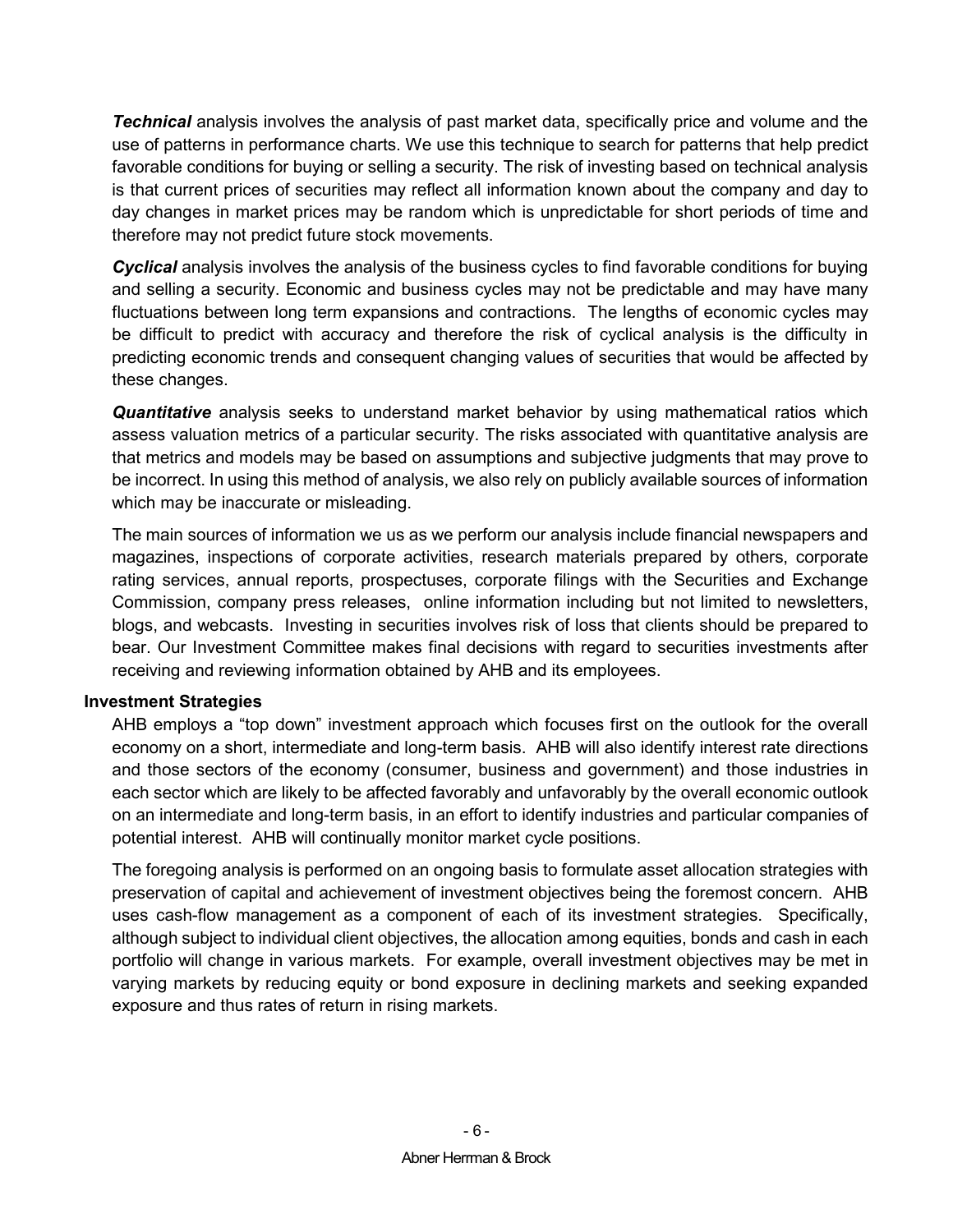## <span id="page-10-0"></span>**Equity Portfolios**

## <span id="page-10-1"></span>**Core Equity**

The Core Equity strategy invests in common stocks of large capitalization companies. In general, these companies have a market capitalization of \$4 billion or greater. AHB seeks out well-managed companies offering above-average earnings, dividend growth which are priced at attractive valuations on which to focus its research. AHB looks for opportunities where market capitalization is large enough to afford easy entry and exit for liquidity in trading. AHB believes that the equity securities it identifies and invests in for clients tend to offer lower volatility and on a relative basis, potentially higher risk-adjusted returns than other stocks not bearing the same characteristics. To the extent feasible, AHB seeks to diversify Equity Portfolios among 5-20 industry sectors and 2-4 companies in each industry. In AHB's view, such diversification provides for a more prudent level of risk. In managing Equity Portfolios, AHB seeks to attain higher yields and lower volatility. Equity investments for clients are subject to certain selling disciplines in order to attempt to maximize gains and minimize losses, including consideration being given to selling securities which have appreciated by 50% or depreciated by 10% from purchase price. The investment objective for the Core Equity strategy is growth through a combination of capital appreciation and dividend income.

### <span id="page-10-2"></span>**Aggressive Equity**

Aggressive equity portfolios have more concentrated positions, may include mid and small capitalization companies and may use margin debt to enhance the portfolio returns. The investment objective for Aggressive Growth portfolios is growth through capital appreciation.

### <span id="page-10-3"></span>**Custom Balanced Portfolios**

Custom Balanced Portfolios include equities as well as bonds. The equities are the same as in the Core Equity strategy. Bonds are selected from the investment grade corporate bond, U.S. Government, Agency as well as Municipal bond universe when appropriate. The proportion of bonds to equities in Custom Balanced Portfolios is generally agreed to by the client to achieve their investment objectives before investment management is initiated. AHB seeks to structure the bond portion as described below. The investment objective for Custom Balanced portfolios is both growth and income.

### <span id="page-10-4"></span>**Fixed Income Portfolios**

## <span id="page-10-5"></span>**Taxable Bond Portfolios**

The Taxable Bond strategy is comprised of U.S. Treasury, government agency, and investmentgrade corporate bonds with laddered maturities. Bonds are selected that represent attractive relative values based on the yield curve, bond type and sector spreads. Bond holdings are shifted toward agencies and corporates when the yields from those sectors offer materially higher returns than U.S. Treasuries. Analysis of the yield curve identifies maturities that offer optimal yields within AHB's quality, liquidity and stability requirements. AHB continuously monitors each bond's credit quality in an effort to anticipate a change in the credit rating of the issuer. AHB Taxable Bond Portfolios are broadly diversified by bond type, economic sector and maturity to reduce volatility and generate a high rate or current income and/or capital appreciation. AHB does not participate in "swapping" or "credit anticipation" strategies for bond portfolios. The investment objective for Taxable Bond portfolios is income.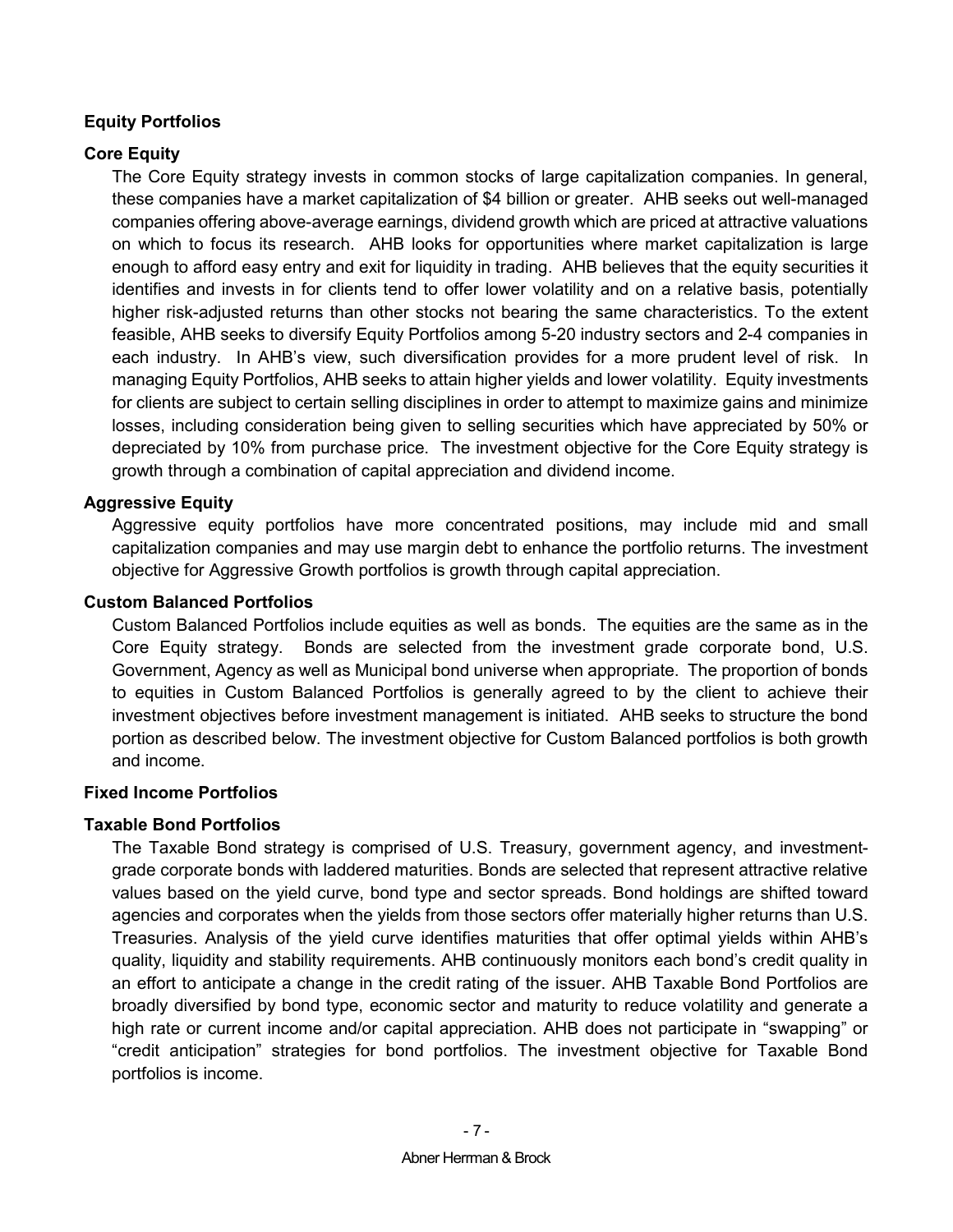### <span id="page-11-0"></span>**Municipal Bond Portfolios**

The Municipal Bond strategy will reflect a client's desire to receive greater after-tax income or taxexempt capital appreciation. Bond holdings are selected for quality, value and stable income generation. Municipal Bond Portfolio holdings are structured with high quality investment-grade taxexempt bonds. AHB continuously monitors each bond's credit quality in an effort to anticipate a change in the underlying credit rating of the issuer. The Municipal Bond strategy may include the purchase of premium priced bonds when the interest rate environment is advantageous to do so. Portfolios that distribute interest income may be subject to an impairment of principal if they exceed the expected return of principal upon maturity of the premium bonds. Each portfolio is customized to meet the client's risk profile, tax sensitivity and income requirements. The investment objective of Municipal Bond portfolios is tax exempt income.

### <span id="page-11-1"></span>**Risk of Loss**

All investment programs have certain risks that are borne by the investor. Our investment approach constantly keeps the risk of loss in mind. Investors face the following investment risks:

- *Interest-rate Risk:*Fluctuations in interest rates may cause security prices to fluctuate. For example, when interest rates rise, yields on existing bonds become less attractive, causing their prices to decline.
- *Market Risk:* The price of a security, bond, or mutual fund may drop in reaction to tangible and intangible events and conditions. This type of risk is caused by external factors independent of a security's particular underlying circumstances. For example, political, economic and social conditions may trigger market events.
- *Inflation Risk***:** When any type of inflation is present, a dollar today will not buy as much as a dollar next year, because purchasing power is eroding at the rate of inflation.
- *Currency Risk*: Overseas investments, even if made by domestically based companies, are subject to fluctuations in the value of the dollar against the currency of the investment's originating country. This is also referred to as exchange rate risk.
- *Reinvestment Risk:* This is the risk that future proceeds from investments may have to be reinvested at a potentially lower rate of return (i.e. interest rate). This primarily relates to fixed income securities.
- *Business Risk:* These risks are associated with a particular industry or a particular company within an industry. For example, oil-drilling companies depend on finding oil and then refining it, a lengthy process, before they can generate a profit. They carry a higher risk of profitability than an electric company, which generates its income from a steady stream of customers who buy electricity no matter what the economic environment is like.
- *Liquidity Risk:* Liquidity is the ability to readily convert an investment into cash. Generally, assets are more liquid if many traders are interested in a standardized product. For example, Treasury Bills are highly liquid, while real estate properties are not.
- *Financial Risk:* Excessive borrowing to finance a business' operations increases the risk of profitability, because the company must meet the terms of its obligations in good times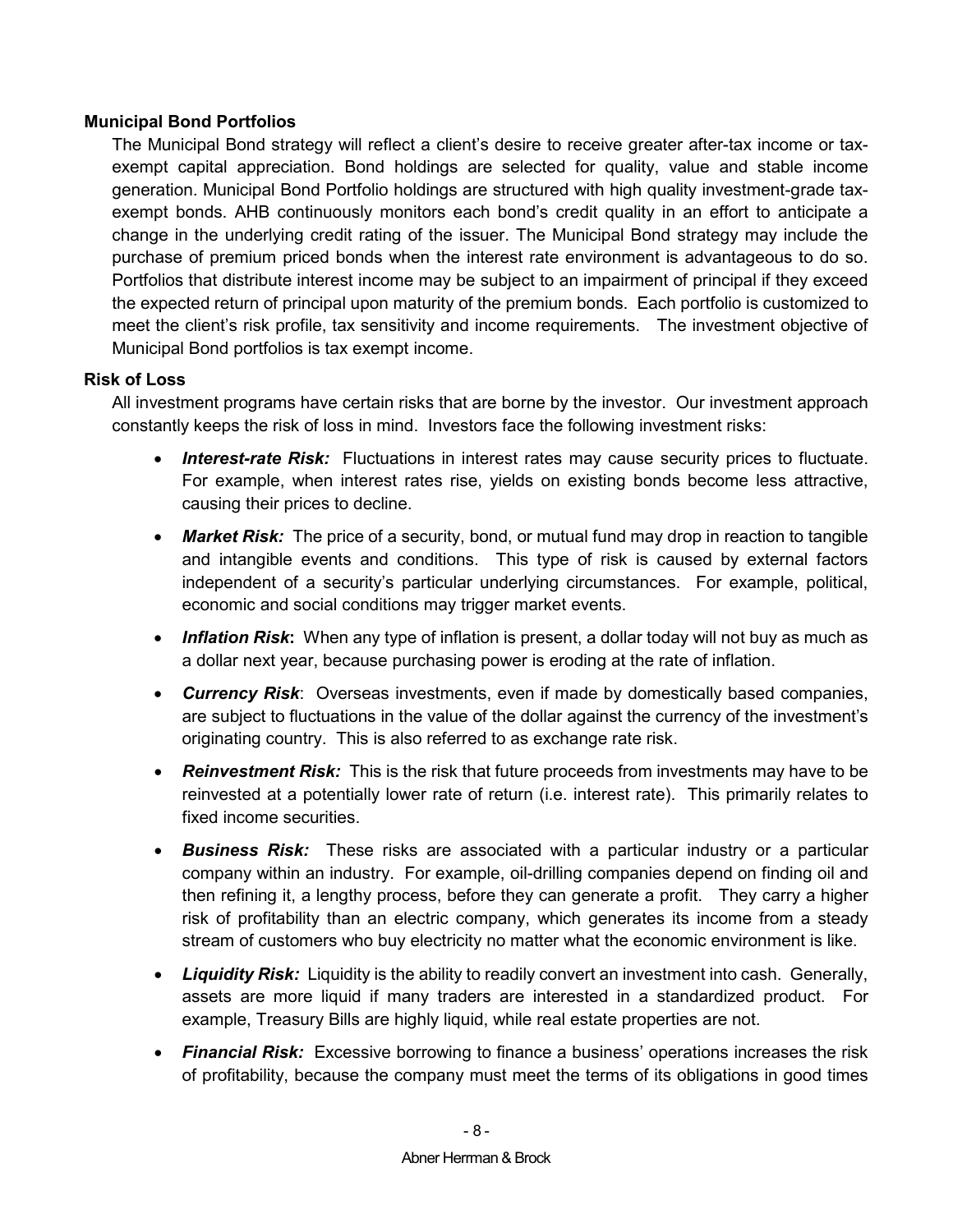and bad. During periods of financial stress, the inability to meet loan obligations may result in bankruptcy and/or a declining market value.

- *Credit/Default Risk:* Debt issuers and other counterparties of fixed income securities or instruments may default on their obligation to pay interest, repay principal or make a margin payment, or default on any other obligation.
- *Margin Risk:* Generally, AHB does not utilize margin as part of its investment strategies. However clients who choose margin on their own discretion should be aware of the inherent risks associated with it. Borrowing to purchase stocks increases a client's leverage allowing the client to purchase more stock than the client could purchase for cash. However, borrowing increases levels of market risk which may cause a greater drop in an investment and margin loans must be repaid regardless of the underlying value of the securities purchased. Margin loans must be repaid regardless of the underlying value of the securities purchased. Margin accounts also have minimum maintenance requirements. If the equity in a margin account falls below the minimum amount, the broker-dealer will issue a maintenance call requiring an additional deposit in cash or acceptable collateral. There is no extension of time on a margin call. Failure to meet a margin call may force a client to sell some or all securities in an account which may be sold without the client's approval.

## **Item 9**

## <span id="page-12-0"></span> **Disciplinary Information**

There are no legal or disciplinary events related to past or present investment advisory clients.

## **Item 10 [A, B, C, D]**

## <span id="page-12-1"></span>**Other Financial Industry Activities and Affiliations**

## <span id="page-12-2"></span>**Financial Industry Activities and Affiliations**

Abner, Herrman & Brock, LLC is registered as a securities broker-dealer. As a broker, AHB executes transactions on behalf of customers who are not advisory clients but for whom AHB maintains brokerage accounts on both a discretionary and a non-discretionary basis. AHB receives compensation for those accounts only in the form of brokerage commissions. As a broker, AHB is a sponsor of its own Wrap Fee Program which is exclusively for customers who have separately retained AHB as an investment advisor of their portfolio. AHB receives a wrap fee (as described above) from such clients when it is so retained. Clients may elect to designate AHB or a broker dealer or custodian of their choice. When AHB is selected as broker dealer, AHB utilizes the correspondent clearing services of NFS to execute all equity transactions as indicated in the advisory agreement, which AHB determines, in the exercise of its discretion as advisor, are consistent with the investment objectives of its clients. As such, when the client directs brokerage to AHB, for equity transactions, there is no assurance to achieve the most favorable execution for these transactions. For the purchase and/or sale of fixed-income securities, the client authorizes AHB to effect fixed income transactions, subject to AHB's duty to seek the best execution for these transactions.

AHB does not recommend or select other investment advisors for our clients.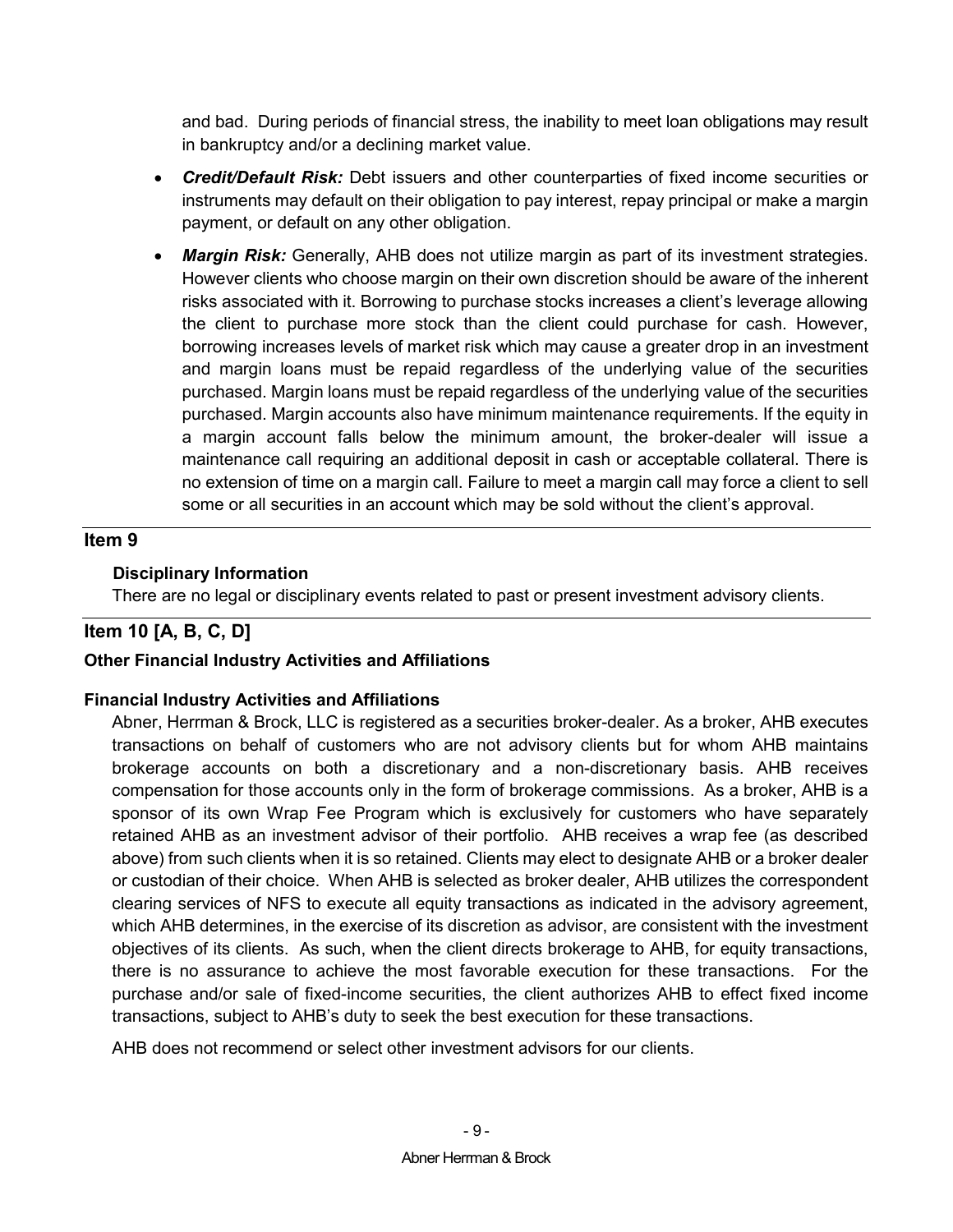## **Item 11 [A, B, C, D]**

## <span id="page-13-0"></span>**Code of Ethics, Participation or Interest in Client Transactions and Personal Trading**

### <span id="page-13-1"></span>**Code of Ethics**

We have adopted a Code of Ethics, as required under the Investment Company Act of 1940 and the Investment Advisers Act of 1940 which describes our standard of business conduct, and our fiduciary duty to our clients. It serves to make our employees aware of what conduct and behavior is expected of them, including their personal securities transactions and rules against trading upon material nonpublic information so they do not take improper advantage of their positions and the access to information that comes with their position.

The Code of Ethics includes but is not limited to the following areas of conduct; Prohibited Purchases and Sales, Insider Trading, Personal Securities Transactions, Exempted Transactions, Prohibited Activities, Conflicts of Interest, Confidentiality and Compliance with Reporting Regulations.

A copy of our Code of Ethics is available as a separate document to clients and prospective clients upon request.

### <span id="page-13-2"></span>**Participation or Interest in Client Transactions and Personal Trading**

Pursuant to the Code of Ethics and other AHB policies and procedures with regard to confidentiality, and the avoidance of potential conflicts of interest, all transactions executed at AHB, including those on behalf of its principals and employees, are reviewed daily to prevent the misuse of material nonpublic information by AHB, its principals and employees and other violations of law or conflicts of interest.

From time to time, AHB, as well as principals and employees of AHB, will have positions or will engage in transactions, in the same securities as those purchased or sold for advisory clients. To avoid any potential conflict of interest, transactions on same day, and same side (buy/sell) of the market, affected for principals or employees of AHB within the same time frame as those for clients will be executed at an average price identical to that paid by or to clients. In such circumstances, orders for AHB principals and employees are aggregated with client orders in a manner identical of that explained in the order aggregating section of this brochure regarding AHB average pricing policy. As a matter of policy, AHB prohibits its principals and employees from effecting transactions immediately prior to or after transactions in the same security effected for clients. All transactions are reviewed on a daily basis to ensure adherence to the foregoing policies. AHB receives no payment for order flow.

## **Item 12 [A, B]**

### <span id="page-13-3"></span>**Brokerage Practices**

<span id="page-13-4"></span>**Selecting Brokerage Firms, Soft Dollars, Brokerage for Client Referrals and Directed Brokerage**

### **Private Clients**

AHB does not make broker dealer or custodian recommendations. After prospective clients decide to retain AHB as its investment advisor, the client executes a standard advisory contract and is asked to designate a broker for execution of all transactions effected on their behalf and a custodian for the

#### Abner Herrman & Brock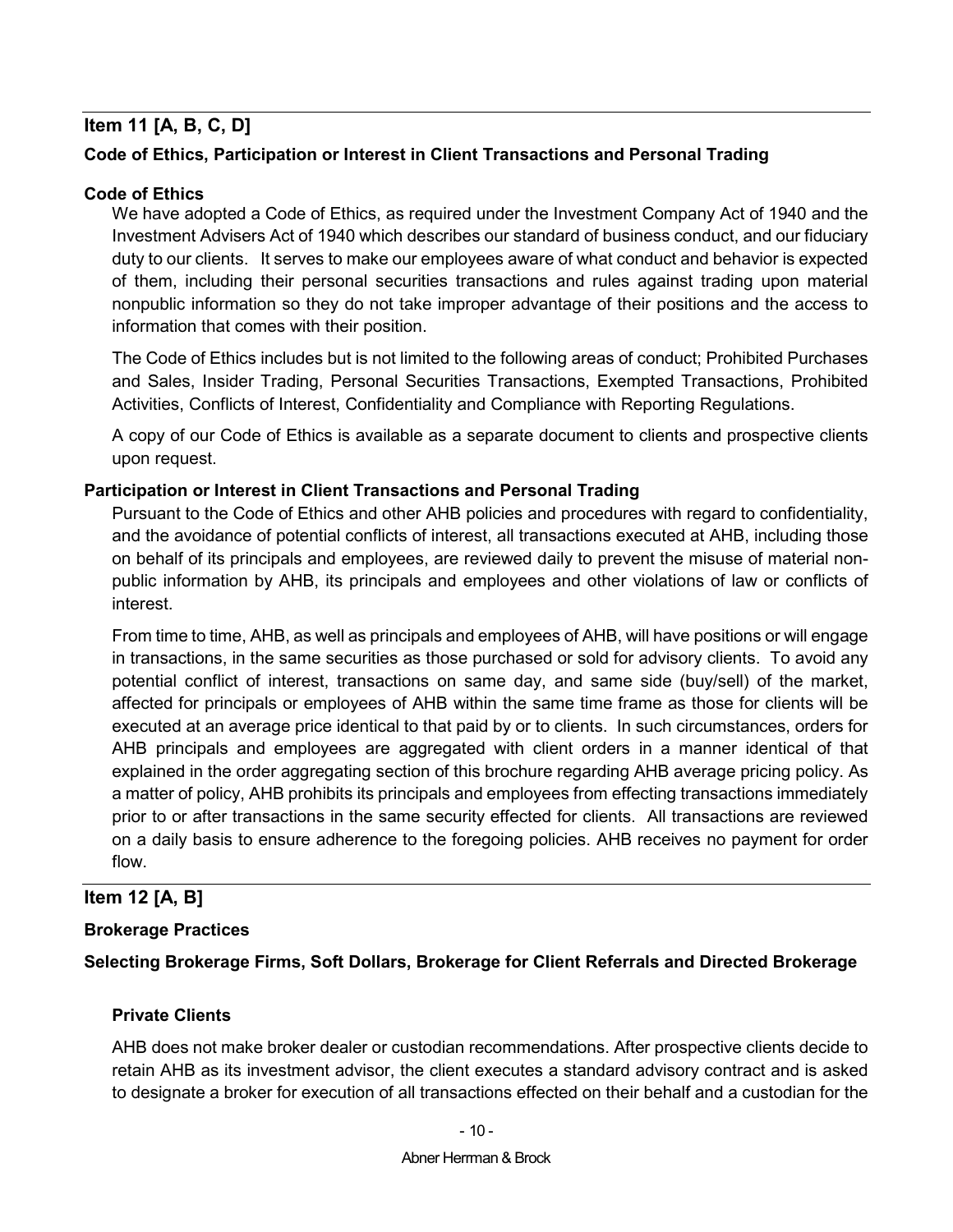purpose of holding the securities and other assets to be held in their portfolio. For clients that do not have a custodial relationship, we inform clients and prospective clients that AHB is a registered broker dealer and is available to execute transactions effected on their behalf by AHB as their investment advisor. AHB is a party to the Correspondent Clearing Agreement.

If clients choose AHB as their broker dealer, the AHB Investment Advisory Agreement requires that its clients specifically consent to and designate a particular broker (NFS) to be used to execute equity transactions on their behalf.

For fixed income securities, AHB's Investment Advisory Agreements require that its clients authorize AHB to effect securities transactions for portfolio assets, subject to AHB's duty to seek best execution for these transactions. Considerations when placing a trade for a fixed income security with a particular broker include but is not limited the following;

- Quality of execution services provided
- Promptness of execution
- Creditworthiness, business reputation and reliability
- Promptness and accuracy of oral, hard copy, or electronic reports of execution and confirmation statements
- Ability and willingness to correct trade errors
- Ability to provide for "step out" transactions

AHB reviews the execution of trades at each custodian each quarter. The review is documented in the best execution trading log.

AHB does not direct brokerage business to other brokers to obtain research or other "soft-dollar" benefits. When AHB subscribes to research or other services made available by other brokers or third parties, it pays for such services with its own funds, not those of its clients. AHB does not direct client transactions to any broker dealer in return for client referrals.

## <span id="page-14-0"></span>**Sub-advisory Wrap Fee /SMA Clients**

AHB will direct brokerage to a particular broker if it receives written instructions to do so, for example from its advisory clients in Wrap Fee/SMA programs. Where clients instruct AHB to direct all transactions for execution to a specific broker, AHB does not independently determine whether the commissions charged or execution effected thereafter is done at rates or prices higher or lower than those which could have been obtained had AHB or another broker acted as the broker. AHB does not negotiate brokerage commissions with other brokers on behalf of its advisory clients who designate other brokers. AHB does not pay a fee of any kind to financial advisors/brokers nor agree to direct any transactions to them for executions in order to be included in their respective firm's Wrap Fee/SMA program nor is AHB affiliated in any way with such brokers.

For fixed income securities, AHB may use "step-out" trades which it believes is in the best interest for best execution. There are no commissions associated with these transactions and AHB does not receive any soft dollar benefits as a result of these transactions.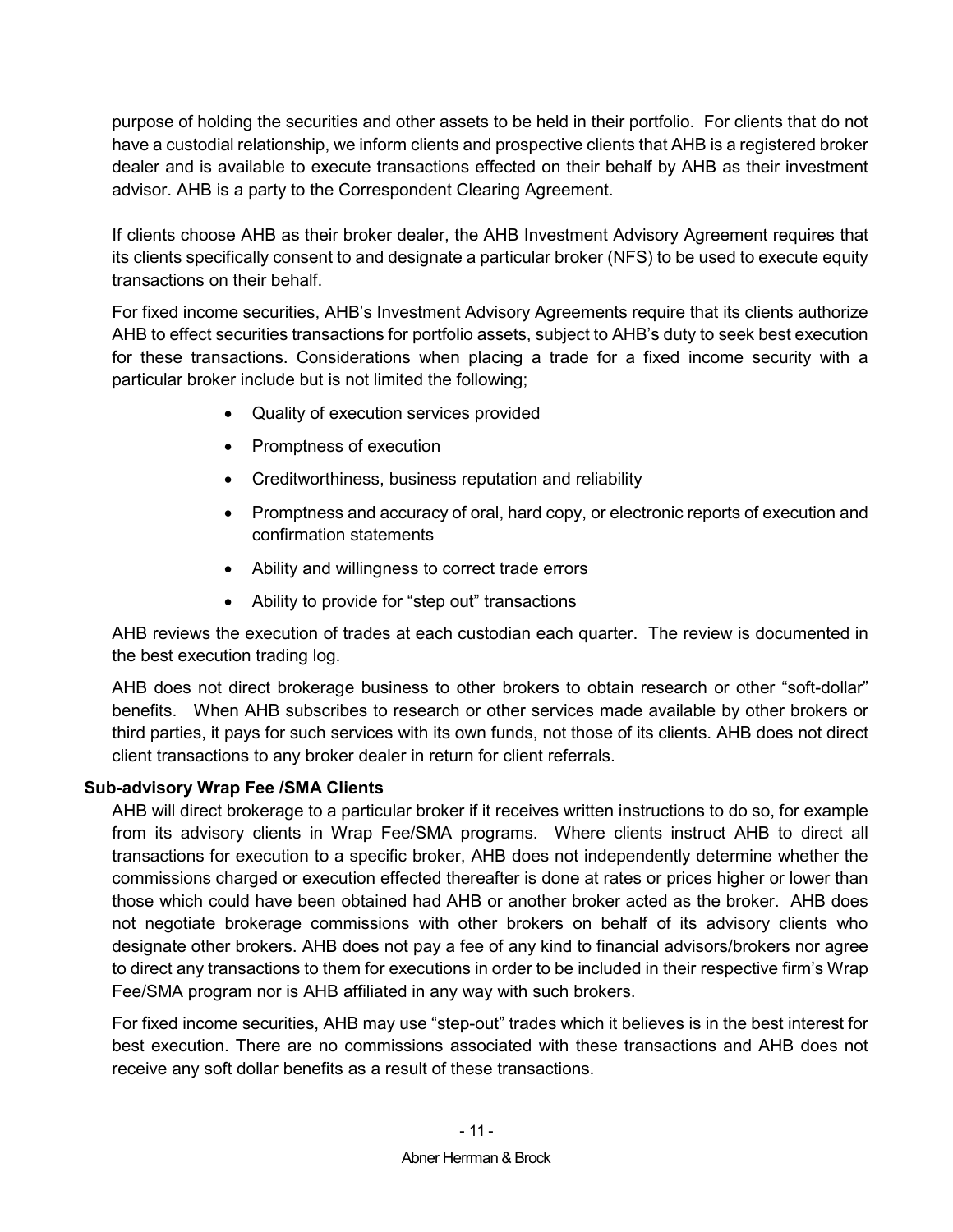AHB may provide information to such brokers about its investment philosophy, strategies, fees and performance. Before being retained by any advisory client, AHB communicates directly with such potential clients, providing them with information identical to that provided to all prospective clients.

From time to time, AHB may also be identified as one of several potential portfolio managers by other persons such as independent consultants who may charge individuals a fee for such services. In such circumstances, there will be an agreement disclosing to the client the fee arrangements.

### <span id="page-15-0"></span>**Order Aggregation**

Although we individually manage client accounts, we often will purchase or sell the same securities for many accounts if it is in the best interest of each client, consistent with our duty to seek best execution and allowed in client agreements.

For clients whom AHB is the broker dealer, AHB frequently uses an average pricing technique when it determines that more than one client should purchase or sell the same security. In order to achieve a fair result among all of its advisory and brokerage clients for whom it buys or sells the same security on the same day, where practical, AHB will seek to aggregate or "batch" individual orders and seek execution of them as a block or in several blocks through NFS, its clearing broker, working the order in such a way as to avoid a material impact on the market price until all orders are complete. AHB then calculates the average price for all shares so traded. AHB employs an average pricing method in order to avoid having some clients pay more (or receive less) than other clients when their individual investment objectives and portfolio balances warrant investment (or divestiture) of identical securities. The above average pricing method has no impact upon brokerage commissions.

To the extent that a client instructs AHB to direct brokerage transactions with respect to the clients account through a broker other than AHB, AHB may not be able to aggregate or "batch" client transactions for purposes of execution with orders for the same securities for other clients managed by AHB. When possible, we will group the same transactions in the same securities (aggregate trade) for the clients who have the same directed brokerage firm. Also, when practical, we will aggregate the same transactions in the same securities for many clients for whom we have discretion to direct brokerage. Clients in the aggregated trade will receive the same price per share and no client will be favored over another client.

## *Trade Rotation*

For large block transactions (same security and same side of the market) that span across multiple custodians, AHB trade rotation procedures determine the order in which account groups at different directed brokerage firms will be traded in an effort to soften the market impact of trading and to create an orderly trading process. The order for execution is maintained in a trade rotation blotter and execution is rotated for each significant block trade. The firm defines significant as a trade on the same side of the market of more than 10,000 shares of the same security. However, AHB may choose to deviate from this procedure for some reasons within the discretion of our investment and trading teams including but not limited to a) security involved b) AHB view as to the best interest of clients c) market conditions at the time of the order or d) investment strategy that the trade is being executed for. No trade rotation is implemented for several circumstance including but not limited to, new account investments, raise fund requests or liquidations.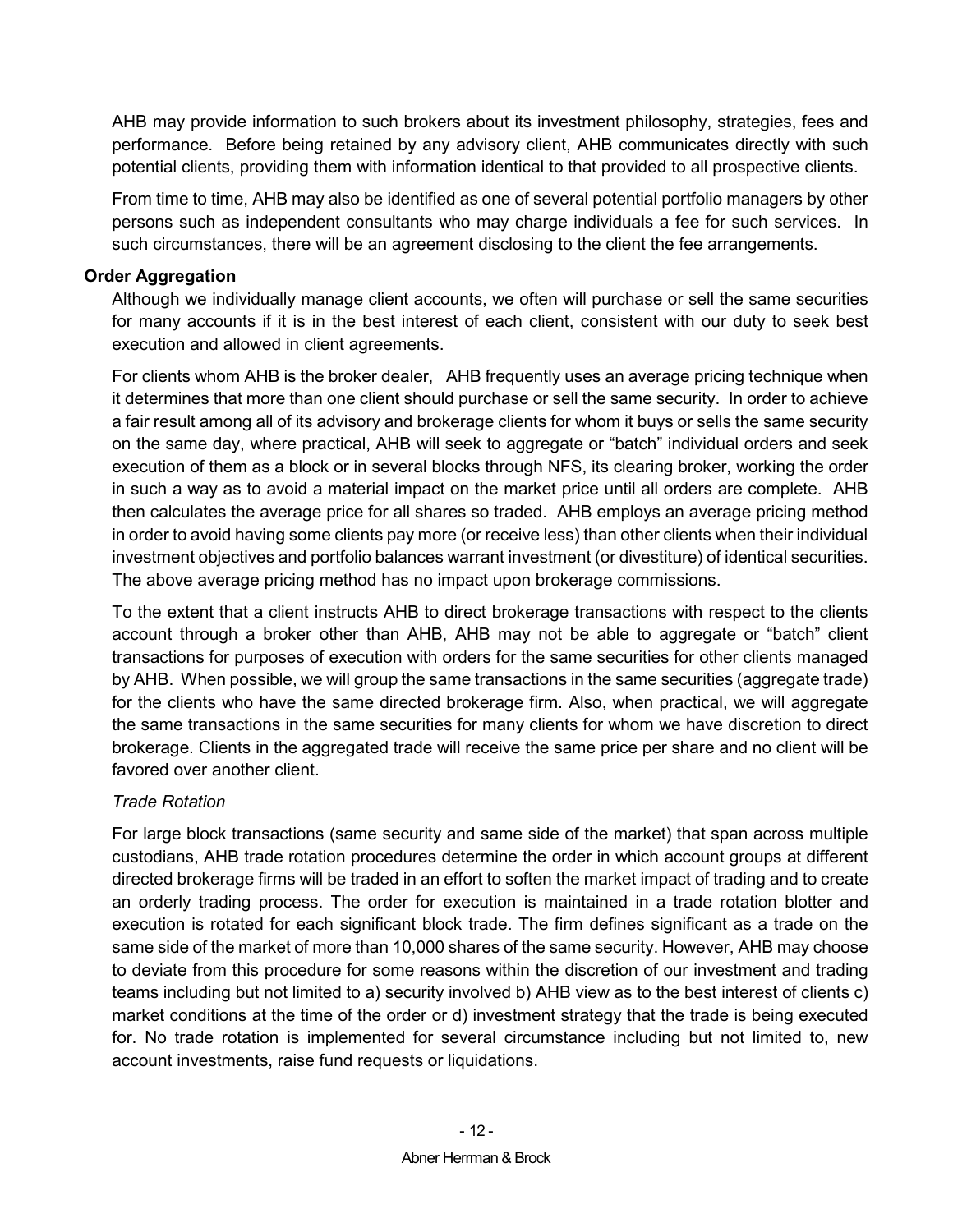## **Item 13 [A, B, C]**

### <span id="page-16-0"></span>**Review of Accounts**

### <span id="page-16-1"></span>**Periodic Reviews and Review Triggers**

Client accounts are generally monitored daily for consistency with client objectives and restrictions. Portfolio managers and our compliance department perform periodic reviews of each client account on our internal portfolio accounting system. Among other reviews, asset allocation and account performance is monitored. For Model Portfolios, AHB reviews and evaluates model structure and strategy to ensure compliance with the applicable strategies' investment objectives, policies and restrictions.

At least annually and more frequently when market conditions dictate, a portfolio is reviewed with the client and/or financial advisor who referred the account. Other conditions that may trigger a review are changes in the tax laws, new investment information, and changes in a client's own situation made known to AHB.

## <span id="page-16-2"></span>**Regular Reports**

Investment advisory Private Clients receive the firm's Quarterly Investment Outlook. All advisory clients will receive monthly statements directly from their chosen qualified custodian. For clients for which AHB is providing portfolio management services for another firm's Wrap Fee Programs, AHB will send the firm's Quarterly Investment Outlook to the financial advisor who referred the account.

## **Item 14 [A, B]**

## <span id="page-16-3"></span>**Client Referrals and Other Compensation**

## <span id="page-16-4"></span>**Incoming Client Referrals**

AHB has been fortunate to receive many client referrals over the years. The referrals came from current clients, estate planning attorneys, accountants, employees, personal friends of employees and other similar sources. Often AHB does not compensate referring parties for these referrals. In other cases, we have referral fee arrangements with unaffiliated persons. These arrangements comply with Rule 206(4)-3 and Rule 206(4) -5 requirements under the Investment Advisors Act of 1940. In all cases, clients who are referred by these individuals or organizations do not pay a higher advisory fee than clients who approached or are solicited by AHB directly. Additionally, referral agreements provide that those who refer clients to AHB provide disclosure documents to prospective clients, including but not limited to the most current brochure and documents that disclose, among other things, the nature of the compensation agreement between AHB and the referral party.

AHB does not accept referral fees or any form of remuneration from other professionals when AHB refers a prospect or client to them.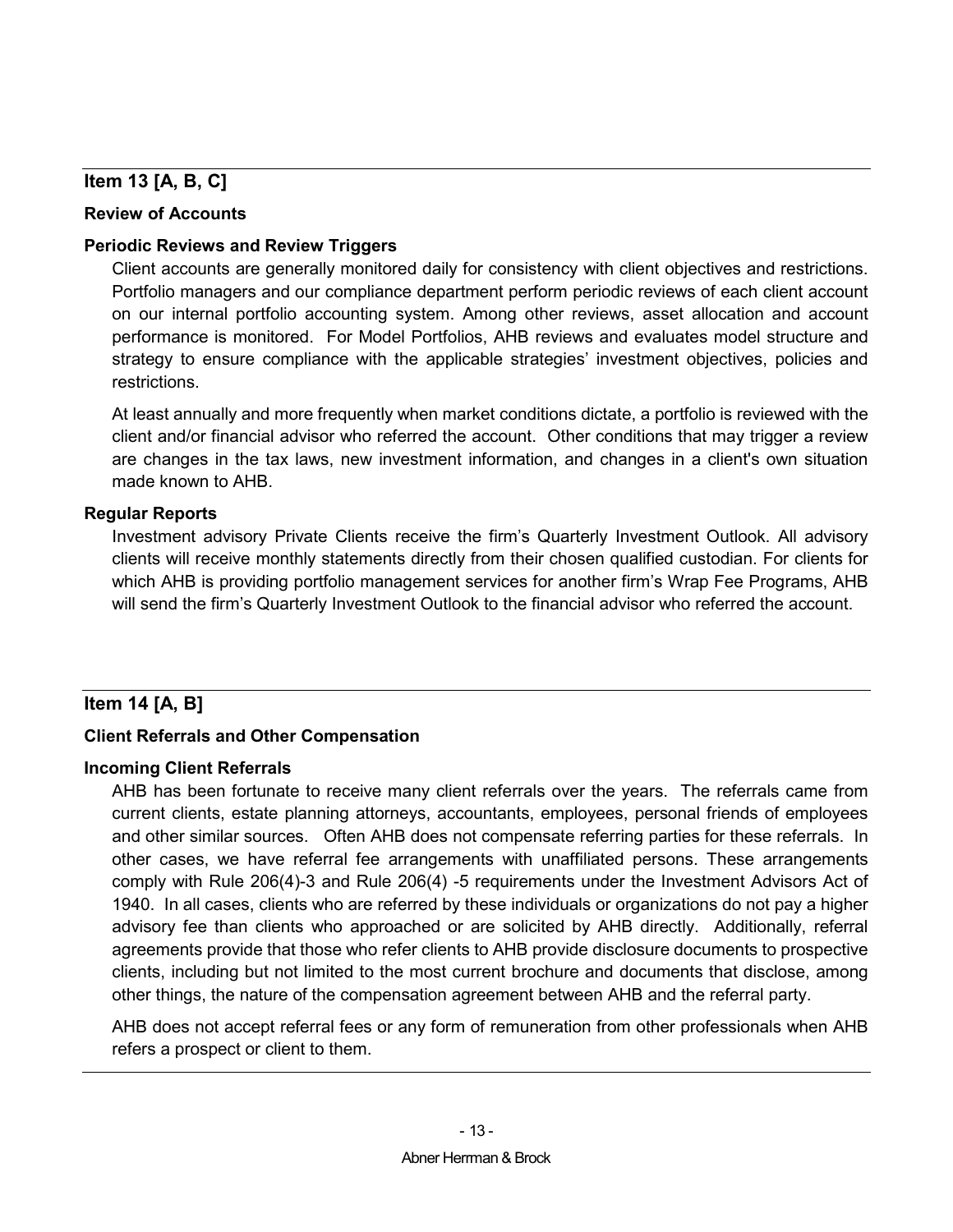#### <span id="page-17-0"></span>**Custody, Account Statements and Performance Reports**

Any investment adviser having custody or access to customer funds or securities must comply with certain rules and regulations designed to protect the clients' assets. Rule 206(4)-2 of the Investment Advisers Act of 1940 details strict requirements governing investment advisers that have custody over client securities or funds. With written authorization to do so, we directly debit your account(s) for the payment of our advisory fees. This ability to deduct our advisory fees from your accounts causes our firm to exercise limited custody over your funds or securities. Because the ability to deduct fees from client accounts is the only form of custody we practice, AHB is not subject to the full custody requirements such as an annual surprise examination conducted by SEC, independent internal controls report, etc.

AHB does not have physical custody of any client funds and/or securities. All client assets are held at qualified custodians, which mean the custodians provide account statements directly to clients at their address of record on a monthly basis. The monthly statements from the custodian should be reviewed and compared to the quarterly reports that client's receive from AHB. Clients should compare the account statements received directly from their custodians to the quarterly performance report statements provided by AHB.

### **Item 16**

#### <span id="page-17-1"></span>**Investment Discretion**

#### <span id="page-17-2"></span>**Discretionary Authority**

AHB accepts discretionary authority to manage securities accounts on behalf of clients. AHB has the authority to determine, without obtaining specific client consent, the securities to be bought or sold, and the amount of the securities to be bought or sold. Discretionary trading authority facilitates placing trades in client accounts on their behalf so that we may promptly implement the investment management agreed to in writing by the client's signing the AHB Investment Advisory Agreement . For those advisory clients who are clients of wrap fee programs not sponsored by AHB, a trading authorization is generally signed to provide for discretionary trading authority depending on the structure of the agreement between the sponsor of the program and AHB. Under certain circumstances on a case by case basis, AHB may accept a client request to place an investment into their advisory account. In most cases, this investment(s) is an "unsupervised" asset, meaning that AHB does not manage or provide advice regarding such asset. If a client holds an unsupervised asset in their advisory account, the client does so with the understanding that the unsupervised asset may not be included in account statements or performance reports provided by AHB and even if it is included in the account statements or performance reports it is not within the discretion or advisory responsibilities of AHB. No advisory fee is charged on "unsupervised" assets.

## **Item 17 [A, B]**

### <span id="page-17-3"></span>**Voting Client Securities**

### <span id="page-17-4"></span>**Responsibility for Voting Proxies**

AHB does not vote proxies on securities for Private Investors Accounts and therefore clients are expected to vote their own proxies. Clients will receive their proxies directly from their custodian and can contact us with questions. If assistance on voting proxies is requested, AHB will provide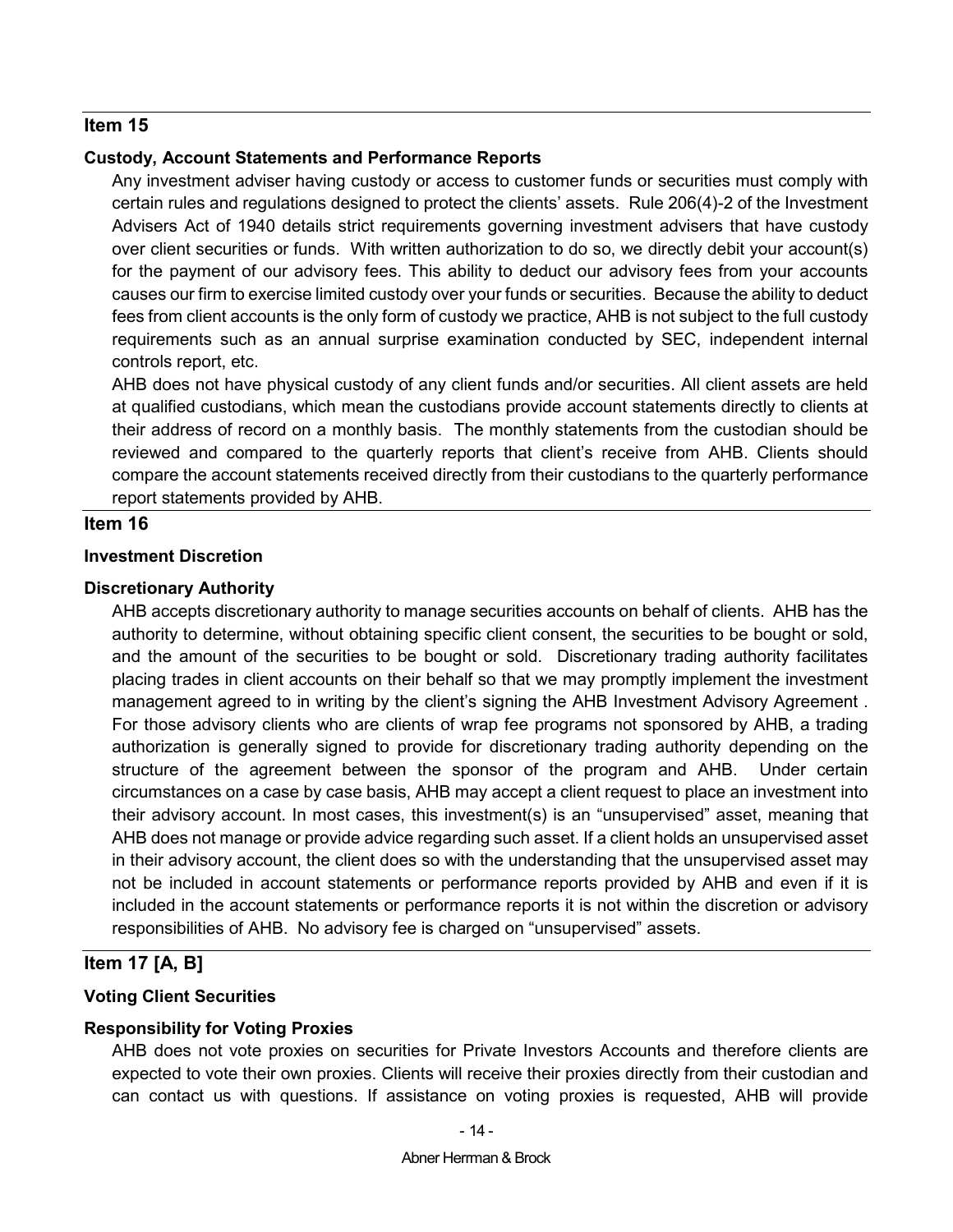recommendations to our clients. If a conflict of interest exists, it will be disclosed to the client. For certain SMA programs that are not sponsored by AHB and for which AHB provides investment management services, if required by the customer agreement, AHB does vote proxies.

The following procedures apply to the voting of proxies solicited for securities in all accounts of AHB clients where AHB exercises Voting Authority over the way the proxies are to be voted (see below). For accounts where we exercise no such Voting Authority, the procedures do not apply. Where a third party other than AHB exercises Voting Authority in an account, this party must have in place written procedures that comply with the rules.

## <span id="page-18-0"></span>**The Voting Decision**

Our primary consideration in determining how to vote the proxies is in a manner consistent with the best interest of our clients. AHB's fiduciary duties to a client do not necessarily require it to become a "shareholder activist" by, for example, actively engaging in soliciting proxies or supporting or opposing matters before shareholders. The duties of care and loyalty are exercised where AHB completes the proxy material and forwards it to the company based on a decision by AHB on how to vote the proxy or whether to vote it at all.

### <span id="page-18-1"></span>**Conflicts of Interest**

There are circumstances in which a conflict of interest might arise by an Investment Advisor voting proxies on behalf of its client. AHB is obliged to identify, prior to making a Voting Decision for a client account, any material conflict of interest with respect to that Voting Decision. AHB will consider that it has a conflict of interest with respect to any Voting Decision where:

- AHB or an affiliate or associated person is providing advisory, brokerage, underwriting, and insurance or banking services to a company whose management is soliciting proxies.
- AHB or an affiliate or Associated Person has a business or personal relationship with a member of company management or a company group (such as the pension plan), proponent of a proxy proposal, a participant in a proxy contest or a candidate for corporate office.

AHB will also consider that it has a Material Conflict of Interest where either:

- AHB has Voting Authority from all accounts to make a Voting Decision with respect to securities in the aggregate constituting over 10 percent (10%) of the outstanding voting securities of the company; or
- In the case of a particular client, the securities for which the proxy is solicited constitute over 10 percent (10%) of the securities held by that client in the client's Voting Authority Account.

The Chief Compliance Officer ("CCO") determines whether there is enough uncertainty about the best interests of the client that the client should be contacted in advance for approval. If mitigating circumstances and/or conflicts of interest arise, the circumstances or conflicts will be discussed by AHB's investment committee. This investment committee may inform the client or may forward the proxy material to the client if it deems it necessary for review. Factors to consider would include the stated investment objectives of the client and the nature of the conflict of interest.